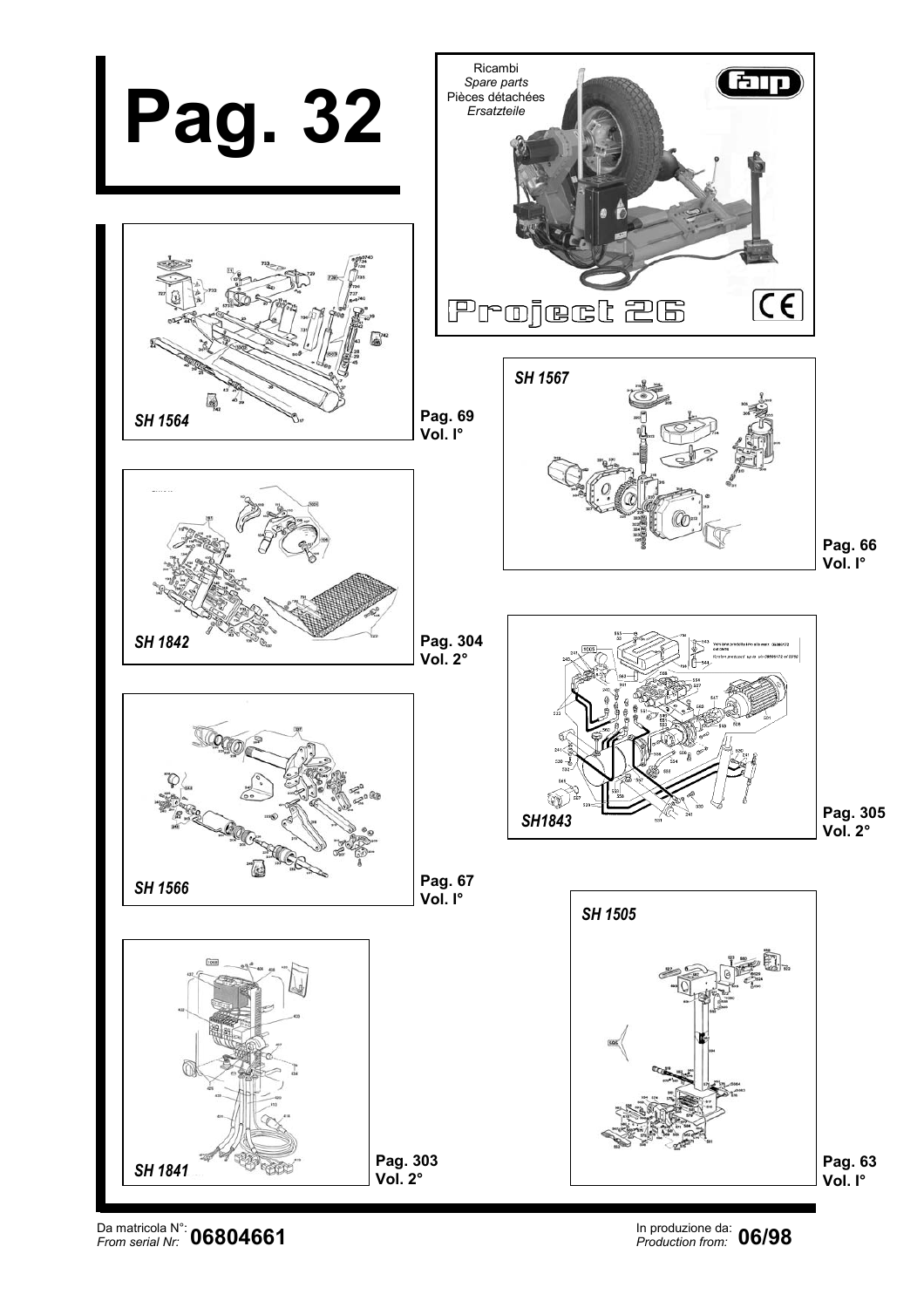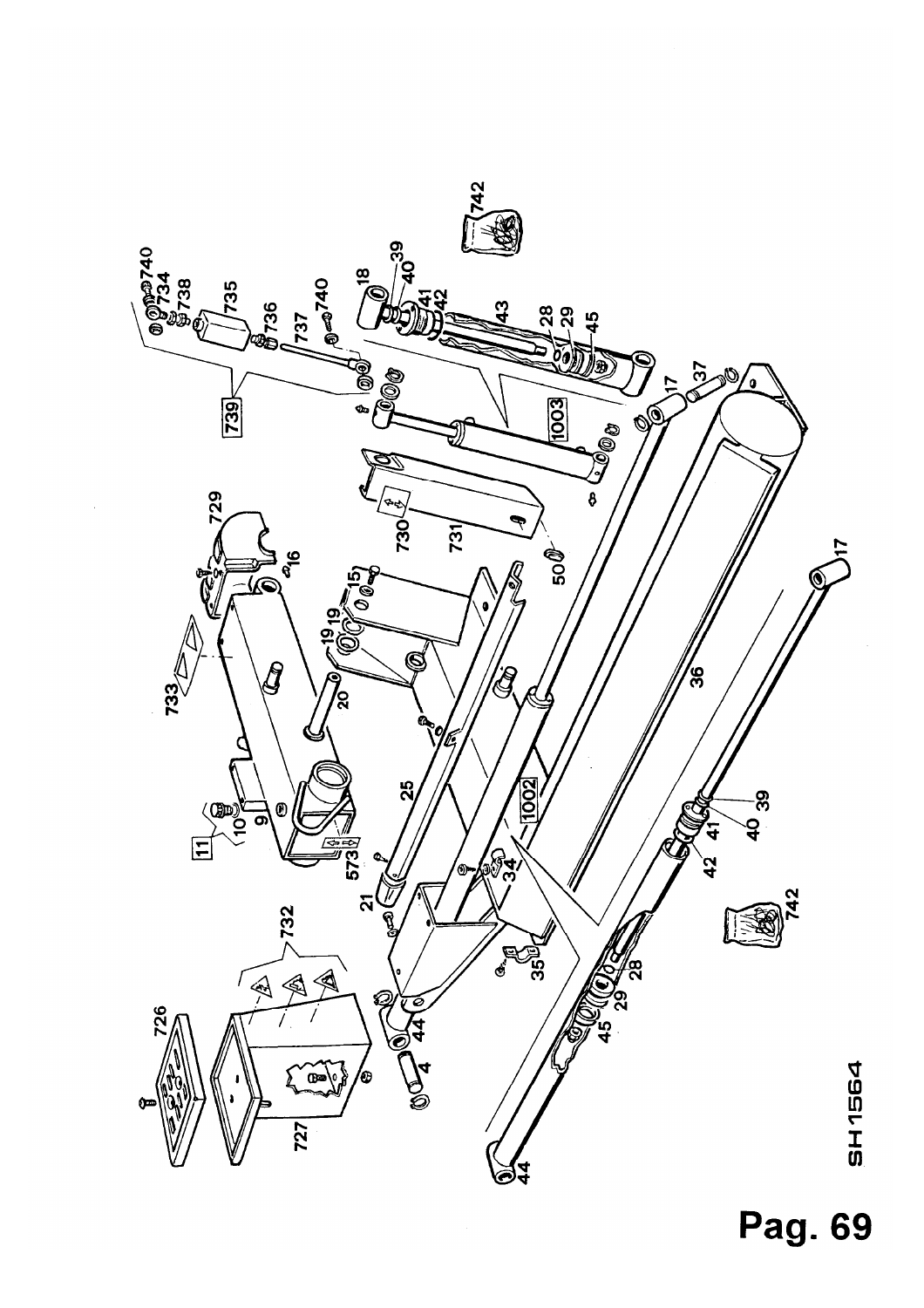<span id="page-2-0"></span>

| <b>Codice Pos.</b> | <b>Ricambi</b>                                                                    | <b>Spare parts</b>                                                           | <b>Pièces Détachées</b>                                                        | <b>Ersatzteile</b>                                           |
|--------------------|-----------------------------------------------------------------------------------|------------------------------------------------------------------------------|--------------------------------------------------------------------------------|--------------------------------------------------------------|
| Code               | <b>Descrizione</b>                                                                | <b>Description</b>                                                           | <b>Désignation</b>                                                             | <b>Beschreibung</b>                                          |
|                    | 4 Perno fissaggio cilindro lungo Long cylinder fixing pin                         |                                                                              | Goujon fixage vérin                                                            | Langer<br>Zylinderbetestigungsbolzen                         |
|                    | 9 Braccio porta autocentrante<br>completo                                         | Complete self-centering<br>holding arm                                       | Bras mandrin                                                                   | Arm für Spannfutter, komplett                                |
|                    | 10 Anello ORT 1263 per tappo<br>olio                                              | Ring ORT 1263                                                                | Joint torique 1263 pour<br>bouchon huile                                       | 0-Ring 1263 für Olstab                                       |
|                    | 11 Tappo olio                                                                     | Complete oil plug                                                            | Bouchon huile avec joint<br>torique                                            | Olstopfen                                                    |
|                    | 15 Rondella perno autocentrante Washer for self-centering                         | pin                                                                          | Rondelle                                                                       | Scheibe                                                      |
|                    | 16 Oliatore a sfera                                                               | Oiler                                                                        | Distributeur d'huile                                                           | Kugelöler                                                    |
|                    | 17 Stelo per cilindro lungo<br>18 Stelo per cilindro corto                        | Long cylinder shaft<br>Short cylinder shaft                                  | Tige vérin long<br>Tige vérin court                                            | Langer Zylinderschaft<br>Kurzer Zylinderschaft               |
|                    | 19 Rondella rasamento                                                             | Washer                                                                       | Rondelle                                                                       | Passcheibe                                                   |
|                    | 20 Perno snodo braccio                                                            | Arm articulation pin                                                         | Pivot                                                                          | Armgelenk-Zapfen                                             |
|                    | 21 Protezione cilindro                                                            | Cylinder cover                                                               | Protection pour vérin                                                          | Zylinderschutz                                               |
|                    | 25 Carter cilindro lungo                                                          | Long cylinder cover                                                          | Couverture pour vérin long                                                     | Langes Zylindergehäuse                                       |
|                    | 28 Anello OR 2050<br>29 Pistone                                                   | 0-Ring 2050<br>Piston                                                        | Joint torique 2050<br>Piston                                                   | 0-Ring 2050<br>Kolben                                        |
|                    | 34 Fascetta 10 mm                                                                 | 10 mm. hose clamp                                                            | Bande 10 mm.                                                                   | Schelle 10 mm.                                               |
|                    | 35 Fascetta ferma cavo                                                            | Cable holder band                                                            | Bande bloque cable                                                             | Kabelhalterschelle                                           |
|                    | 36 Telaio                                                                         | Frame                                                                        | Cadre                                                                          | Rahmen                                                       |
|                    | 37 Perno traino carrello<br>39 Guarnizione parapolvere                            | Carriage tow pin<br>Dust cover                                               | Pivot chariot<br>Joint                                                         | Schlittenzugbolzen<br>Staubdichtung                          |
|                    | 40 Guarnizione per stelo                                                          | Gasket for shaft                                                             | Joint pour tige                                                                | Dichtung für Zylinderwelle                                   |
|                    | 41 Ghiera per cilindro                                                            | Cylinder ring nut                                                            | Ecrou cyl. à encoches                                                          | Nutmutter                                                    |
|                    | 42 Anello OR per cilindro                                                         | O-ring for cylinder                                                          | Joint torique pour vérin                                                       | O-Ring für Zylinder                                          |
|                    | 43 Camicia per cilindro corto                                                     | Short cylinder casing                                                        | Chemise vérin court                                                            | Laufbuchse f. kurzen Zylinder                                |
|                    | 44 Camicia per cilindro lungo<br>45 Guarnizione per pistone                       | Long cylinder casing<br>Gasket for cylinder                                  | Chemise vérin long<br>Joint pour piston                                        | Laufbuchse f. langen Zylinder<br>Kolbendichtung              |
|                    | 50 Pattino di scorrimento                                                         | Sliding block                                                                | Patin guide                                                                    | Gleitbacke                                                   |
| 472565             | 573 Targhetta per pedaliera e                                                     | Sticker for pedals and                                                       | Plaquette                                                                      | Schild                                                       |
|                    | autocentrante                                                                     | selt-centering chuck                                                         |                                                                                |                                                              |
|                    | 726 Ripiano portagriffe<br>termotormato                                           | Thermoformed jaw support                                                     | Porte-objects                                                                  | Zubehörträger                                                |
|                    | 727 A Pannello supporto quadro<br>elettrico saldato                               | Support for welded<br>electrical panel                                       | Support pour porte-objects et Träger für Steuerkopf und<br>ensemble electrique | Zubehör                                                      |
|                    | Fino alla matr. 41/1 del 0//95                                                    | Up to serial n. 41/1 of U//95 Jusqu'au n. 41/1 - 0//95                       |                                                                                | Bis zur Kenn-Nr. 41/1 - 0//95                                |
|                    | 727 B Pannello supporto quadro                                                    | Support for welded                                                           | Support pour porte-objects et Träger für Steuerkopf und                        |                                                              |
|                    | elettrico saldato<br>Dalla matr. 4172 del 09/95                                   | electrical panel<br>From serial n. 4172 of 09/95 A partir du n. 4172 - 09/95 | ensemble electrique                                                            | Zubehör<br>Ab Kenn-Nr. 4172 - 09/95                          |
|                    | 729 Carter protezione snodo<br>braccio                                            | Arm articulation safety<br>carter                                            | Protection pour cadre                                                          | Rohrschutzrahmen                                             |
| 480763             | 730 Targhetta adesiva movimento Alternate movement sticker Plaquette<br>alternato |                                                                              |                                                                                | Schild                                                       |
| 483469             | 731 Carter protezione cilindro<br>732 Targhetta pericolo                          | Cover for cylinder<br>Falling wheel warning plate                            | Protection vérin du mandrin<br>Plaquette danger chute roue                     | Schutz f. Spannflanschzylinder<br>Gefahrenschild Herabfallen |
| 483473             | caduta ruota<br>733 Targhetta pericolo                                            | Self-centering warning                                                       | Plaquette danger autocentran                                                   | des Rades<br>Gefahrenschild                                  |
|                    | autocentrante                                                                     | plate                                                                        |                                                                                | Selbstzentrierer                                             |
|                    | 734 Occhio filettato 1/4" OFG1313 Threaded eyelet 1/4"                            |                                                                              | Oeil fileté 1/4" OFG 1313                                                      | Gewindeauge 1/4" OFG 1313                                    |
|                    | 735 Valvola di ritegno<br>V 755 00000                                             | Check valve V 755 00000                                                      | Soupape de retenue<br>V 755 00000                                              | Sperrventil V 755 00000                                      |
|                    | 736 Raccordo diritto 1/4"                                                         | Straight union 1/4"                                                          | Raccord droit 1/4" 108L E211                                                   | gerader Anschluß 1/4"                                        |
|                    | 108L E211<br>737 Tubo con occhio saldato                                          | 108L E211<br>Pipe with welded ring                                           | Tuyau avec bague soudée                                                        | 108L E211<br>Rohr mit angeschweißter Ose                     |
|                    | 738 Nipplo MF 1/4" NMG 1300                                                       | Nipple MF 1/4" NMG 1300                                                      | Nipple MF 1/4" NMG 1300                                                        | Nippel MF 1/4" NMG 1300                                      |
| 483982             | 739 Valvola di ritegno completa                                                   | Complete check valve                                                         | Soupape de retenue complète Rückschlagventil komplett                          |                                                              |
|                    | 740 Bullone forato GAS 1/4"<br>strozzato                                          | Drilled bolt GAS 1/4"<br>crimped                                             | Boulon perce GAZ 1/4" avec [Loch-Mutterschraube]<br>etranglement               | GAS 1/4" gedrosselt                                          |
| 282879             | 742 Kit guarnizioni cilindro d. 50                                                | Cylinder seal kit d. 50                                                      | Kit joints cylindre d. 50                                                      | Dichtungsgarnitur d. 50                                      |
|                    | composto da:                                                                      | composed by:                                                                 | composition:                                                                   | Bestandtelle:                                                |
|                    | 1 Guarnizione pos. 39                                                             | n. 1 Gasket pos. 39                                                          | n. 1 Baque pos. 39                                                             | nr. 1 Dichtung pos. 39                                       |
|                    | 1 Guarnizione pos. 40<br>1 Anello OR pos. 42                                      | n. 1 Gasket pos. 40<br>n. 1 O-Ring pos. 42                                   | n. 1 Bague pos. 40<br>n. 1 Bague OR pos. 42                                    | nr. 1 Dichtung pos. 40<br>nr. 1 O-Ring pos. 42               |
|                    | 1 Anello OR 2050 pos. 28                                                          | n. 1 O-Ring 2050 pos. 28                                                     | n. 1 Bague OR 2050 pos. 28                                                     | nr. 1 O-Ring 2050 pos. 28                                    |
|                    | 1 Guarnizione pos. 45                                                             | n. 1 Gasket pos. 45                                                          | n. 1 Bague pos. 45                                                             | nr. 1 Dichtung pos. 45                                       |
|                    | 1002 Cilindro lungo completo                                                      | Complete long cylinder                                                       | Vérin long compléte                                                            | Langer Zylinder, komplett                                    |
|                    | 482504 1003 Cilindro corto completo                                               | Complete short cylinder                                                      | Vérin court compléte                                                           | Kurzer Zylinder, komplett                                    |

*The parts in evidence are normally available from stock.*

**Les pièces détachées encadrées sont normalement disponibles en magasin.**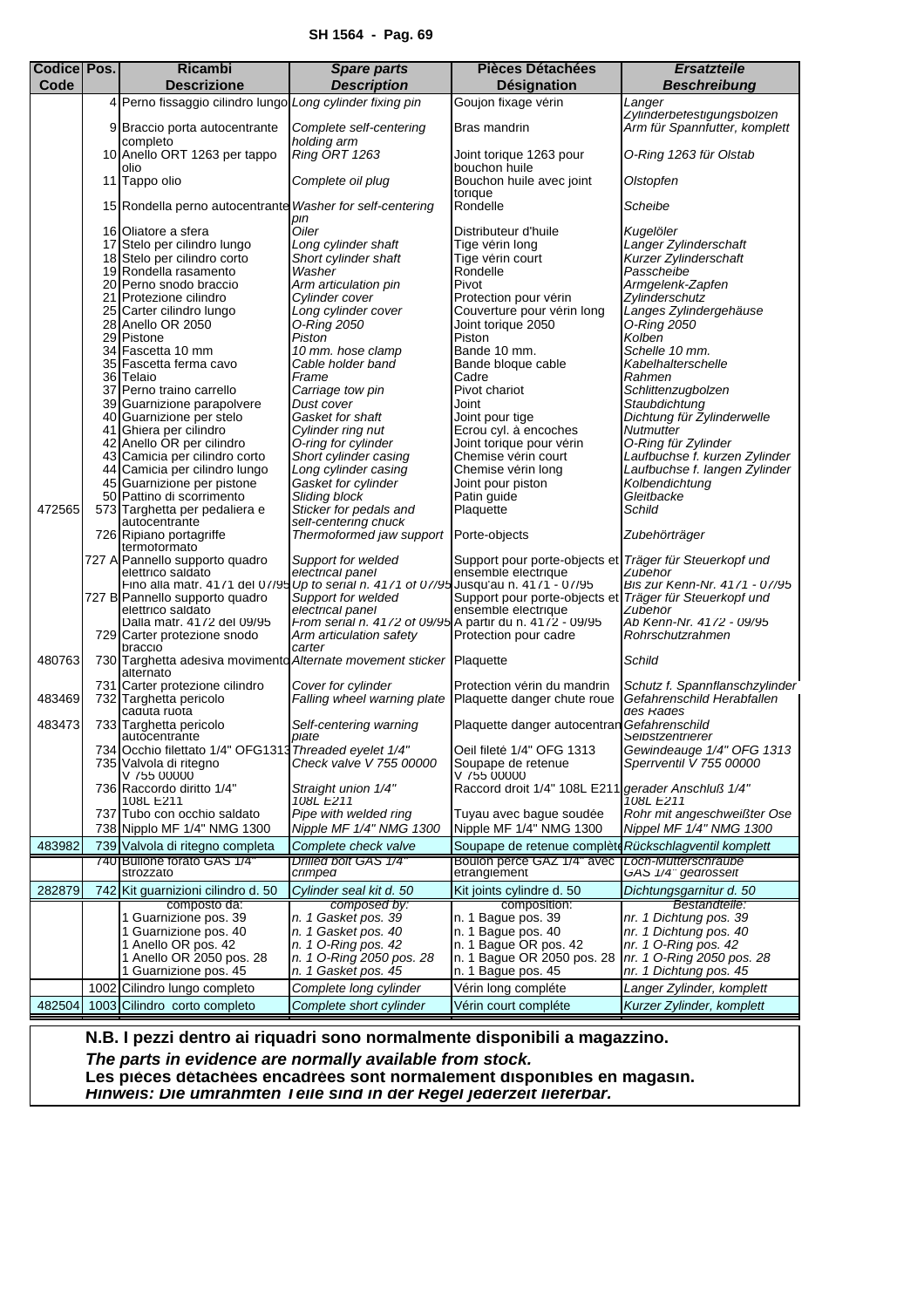

 $\hat{\boldsymbol{\beta}}$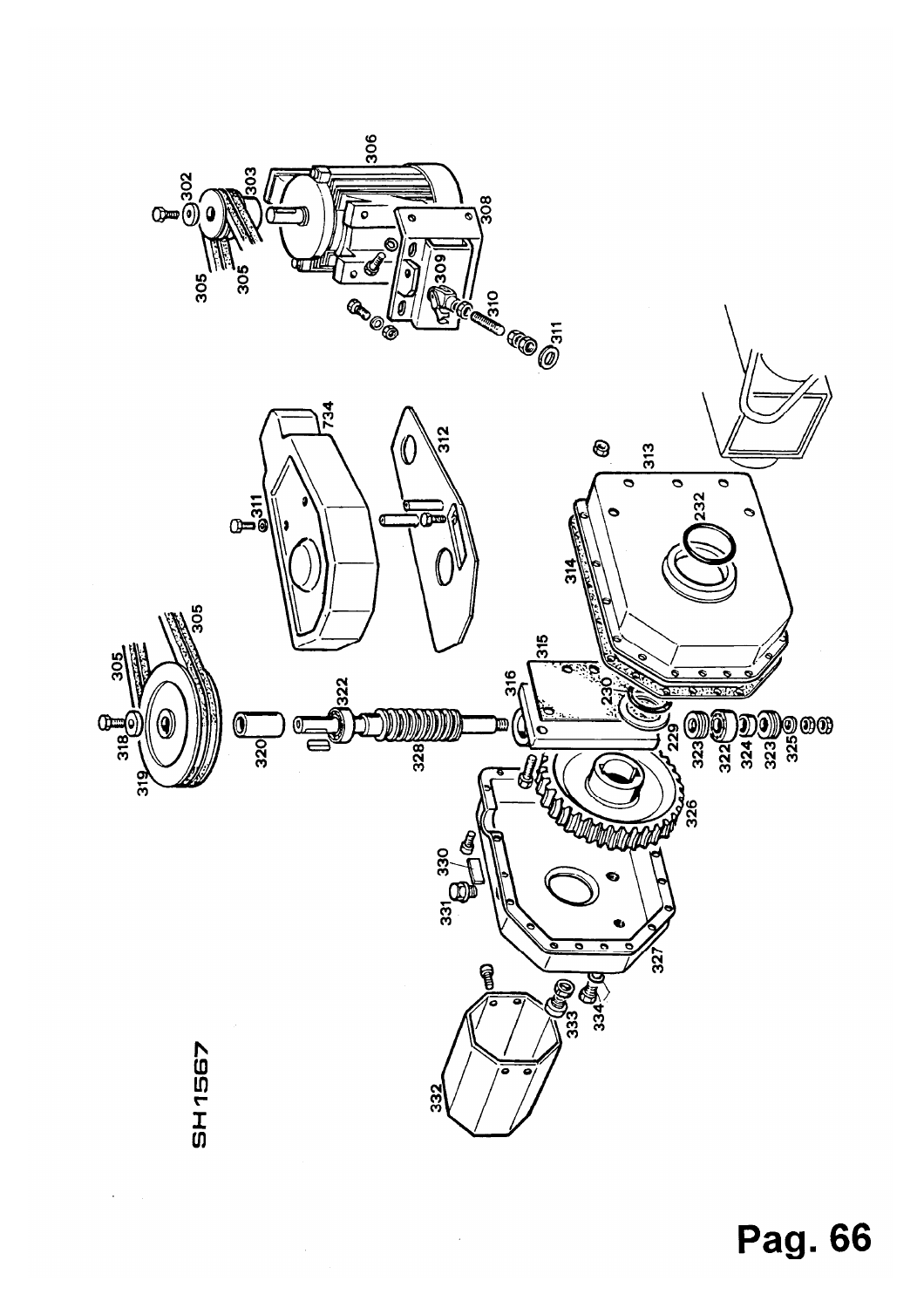## **SH 1567 - Pag. 66**

<span id="page-4-0"></span>

| <b>Codice Pos.</b> | <b>Ricambi</b>                                          | <b>Spare parts</b>                    | <b>Pièces Détachées</b>            | <b>Ersatzteile</b>             |
|--------------------|---------------------------------------------------------|---------------------------------------|------------------------------------|--------------------------------|
| Code               | <b>Descrizione</b>                                      | <b>Description</b>                    | <b>Désignation</b>                 | <b>Beschreibung</b>            |
|                    | 229 Rondella rasamento<br>d. 100 x 75 x 1               | Washer d. 100 x 75 x 1                | Rondelle d. 100 x 75 x 1           | Scheibe d. 100 x 75 x 1        |
| 481689             | 230 Anello OR 178                                       | <b>0-Ring 178</b>                     | Joint torique 178                  | <b>0-Ring 178</b>              |
| 481690             | 232 Anello OR 6362                                      | O-Ring 6362                           | Joint torique 6362                 | O-Ring 6362                    |
|                    | 302 Rondella per puleggia motrice Driving pulley washer |                                       | Rondelle                           | Scheibe für Riemenscheibe      |
|                    | 303 Puleggia motrice                                    | Driving pulley                        | Poulie                             | Riemenscheibe                  |
| 481692             | 305 Cinghia trapezoidale 3V-335                         | Belt 3V-335                           | Courroie 3V-335                    | Keilriemen 3V-335              |
| 482449             | 306 Motore per carrello e                               | Carriage and chuck motor              | Moteur 50 Hz                       | Motor 50 Hz                    |
|                    | autocentrante 50 Hz                                     | 50 Hz                                 |                                    |                                |
| 482450             | 306 Motore per carrello e                               | Carriage and chuck motor              | Moteur 60 Hz                       | Motor 60 Hz                    |
|                    | autocentrante 60 Hz                                     | 60 Hz                                 |                                    |                                |
|                    | 308 Supporto motore                                     | Motor support                         | Support moteur                     | Halter für Motor               |
|                    | 309 Forcella con perno                                  | Fork with pin                         | Fourche avec axe                   | Gabel mit Bolzen               |
|                    | 310 Perno registro motore                               | Tie bar                               | Vis pour moteur                    | <b>Bolzen Motoreinstellung</b> |
|                    | 311 Rosetta d. 8 x 24 x 2                               | Washer d. 8 x 24 x 2                  | Rondelle d. 8 x 24 x 2             | Scheibe d. 8 x 24 x 2          |
|                    | 312 Supporto carter                                     | Cover support                         | Support pour protection            | Halter für Abdeckung           |
|                    | 313 Carter posteriore riduttore                         | Gearbox rear cover                    | Protection arrière pour            | Rückseitige                    |
|                    |                                                         |                                       | réducteur                          | Getriebeabdeckung              |
|                    | 314 Guarnizione per riduttore                           | Gasket for gearbox                    | Joint pour réducteur               | Dichtung für Getriebe          |
|                    | 315 Guarnizione piastra carter                          | Gasket for cover plate                | Joint pour plaque de<br>protection | Dichtung für Gehäuseplatte     |
|                    | 316 Supporto vite senza fine                            | Warm drive support                    | Support de vis sans fin            | Schneckenschraubenauflage      |
|                    | 318 Rondella per puleggia<br>condotta                   | Washer                                | Rondelle spéciale                  | Spezialscheibe                 |
|                    | 319 Puleggia condotta                                   | Driven pulley                         | Poulie de courroie entrainée       | Angetriebene Riemenscheibe     |
|                    | 320 Distanziale puleggia condotta Driven pulley spacer  |                                       | Entretoise poulie                  | Abstandhalter für              |
|                    |                                                         |                                       |                                    | Riemenscheibe                  |
|                    | 322 Cuscinetto rad. rig. 25/52/15                       | Bearing 25/52/15                      | Roulement 25/52/15                 | Radiallager 25/52/15           |
|                    | 323 Cuscinetto ass. sf. 25/47/15                        | Bearing 25/47/15                      | Roulement 25/47/15                 | Axiallager 25/47/15            |
|                    | 324 Distanziale cuscinetto                              | <b>Bearing spacer</b>                 | Entretoise roulement               | Abstandhalter für Lager        |
|                    | 325 Rondella d. 38 x 16,2 x 7                           | Washer d. 38 x 16.2 x 7               | Rondelle d. 38 x 16,2 x 7          | Scheibe d. 38 x 16,2 x 7       |
|                    | 326 Ruota elicoidale                                    | Helicoidal gear                       | Roue hélicoidale                   | Schrägzhnrad                   |
|                    | 327 Carter anteriore riduttore                          | Gearbox front cover                   | Protection avant pour<br>réducteur | Vordere Getriebeabdeckung      |
|                    | 328 Vite senza fine                                     | Worm screw                            | Vis sans fin                       | Schneckenschraube              |
| 480151             | 330 Targhetta per riduttore<br>"ESSO SPARTAN 320"       | "ESSO SPARTAN 320"<br>gearbox sticker | Plaquette<br>"ESSO SPARTAN 320"    | Schild "ESSO SPARTAN 320"      |
|                    | 331 Tappo olio                                          | Oil cap                               | Bouchon                            | Stopfen für Getriebe           |
|                    | 332 Carter cilindro autocentrante                       | Self-centering cylinder               | Couvercle du vérin de              | Schutz für Spannfutterzylinder |
|                    |                                                         | cover                                 | mandrin                            |                                |
|                    | 333 Spia livello olio                                   | Oil filler warning light              | Verre indicateur d'huile           | Ölstandsschauglas              |
|                    | 334 Tappo per carter riduttore                          | Gearbox flange plug                   | Bouchon pour protection            | Stopfen für Getriebekasten     |
|                    | con anello OR                                           | with O-Ring                           | avec bague OR                      | mit O-Ring                     |
|                    | 734 Carter copricinghia                                 | Belt cover                            | Protection courroie                | Abdeckung für Keilriemen       |
|                    |                                                         |                                       |                                    |                                |
|                    |                                                         |                                       |                                    |                                |
|                    |                                                         |                                       |                                    |                                |
|                    |                                                         |                                       |                                    |                                |
|                    |                                                         |                                       |                                    |                                |
|                    |                                                         |                                       |                                    |                                |

**N.B. I pezzi dentro ai riquadri sono normalmente disponibili a magazzino.**

*The parts in evidence are normally available from stock.*

**Les pièces détachées encadrées sont normalement disponibles en magasin.**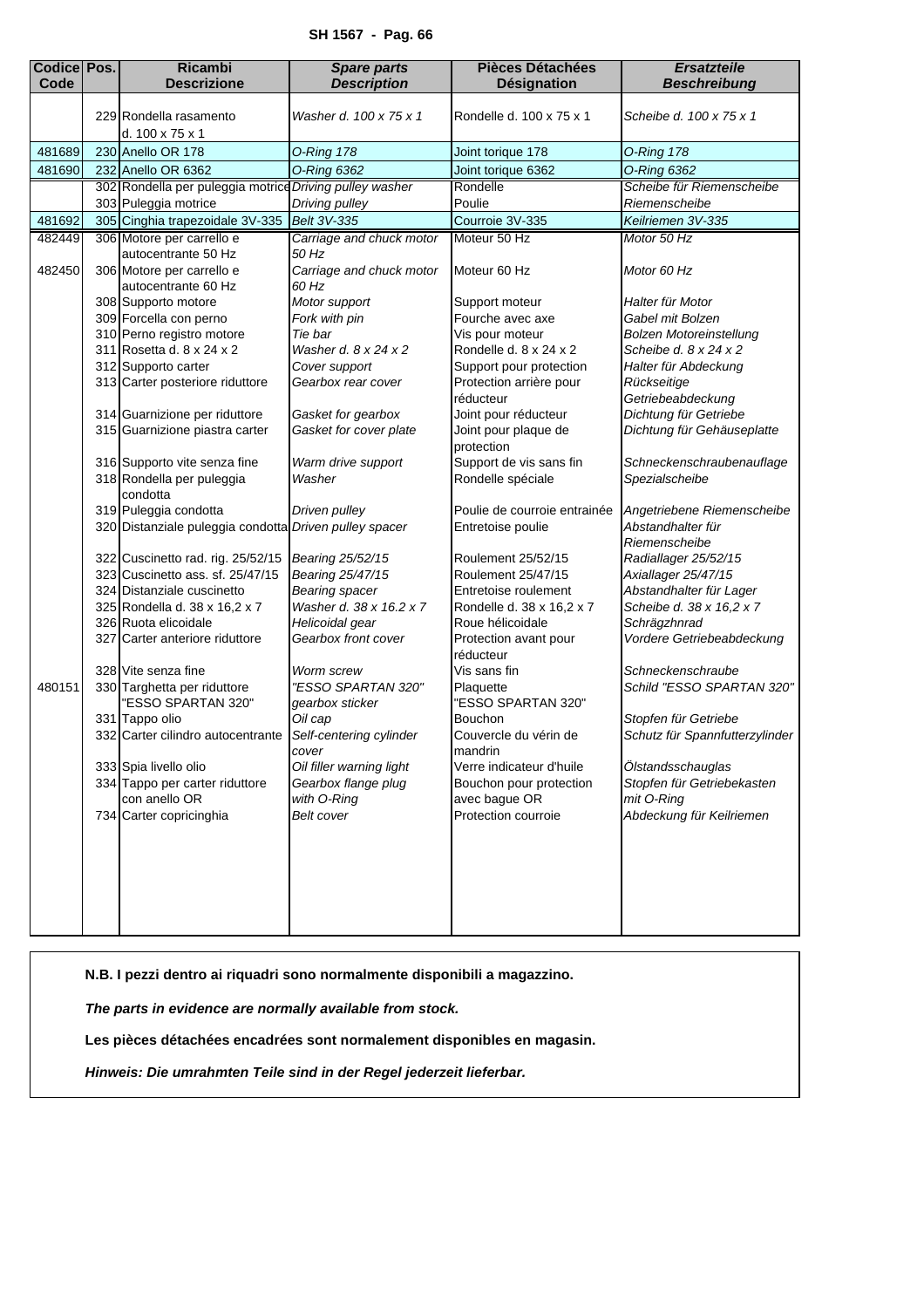

Pag. 304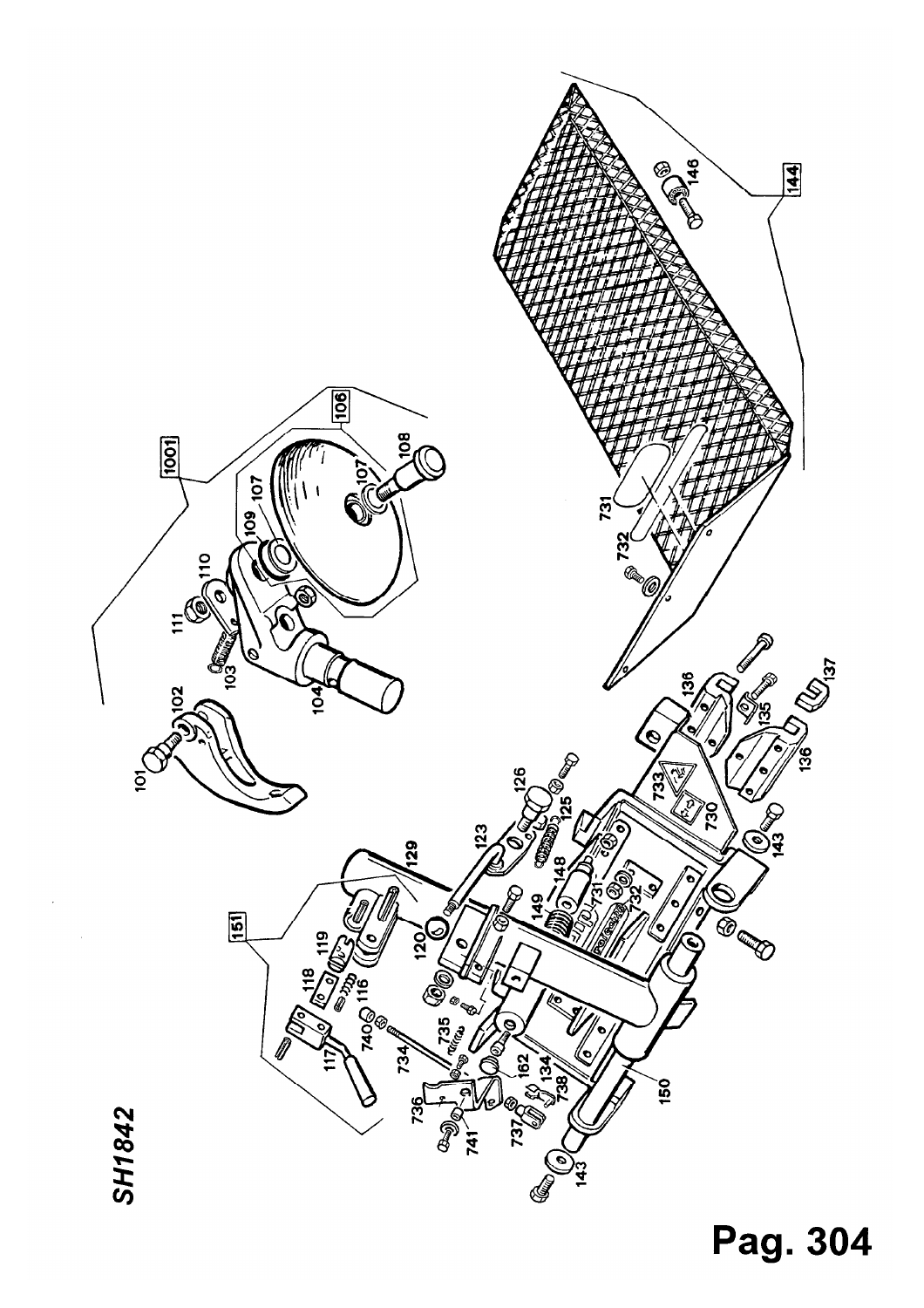<span id="page-6-0"></span>

| <b>Codice Pos.</b> | <b>Ricambi</b>                                                                                       | <b>Spare parts</b>                   | <b>Pièces Détachées</b>                    | <b>Ersatzteile</b>                                                                                                      |
|--------------------|------------------------------------------------------------------------------------------------------|--------------------------------------|--------------------------------------------|-------------------------------------------------------------------------------------------------------------------------|
| Code               | <b>Descrizione</b>                                                                                   | <b>Description</b>                   | <b>Désignation</b>                         | <b>Beschreibung</b>                                                                                                     |
|                    |                                                                                                      |                                      |                                            |                                                                                                                         |
| 482411             | 101 Fulcro utensile                                                                                  | Head tool fulcrum                    | Tourillon de bec                           | Werkzeugdrehbolzen                                                                                                      |
| 276101             | 102 Utensile<br>103 Molla d. 18 x 65 x 3,5                                                           | Head tool<br>Spring d. 18 x 65 x 3.5 | Bec de montage<br>Ressort d. 18 x 65 x 3,5 | Werkzeug<br>Feder d. 18 x 65 x 3,5                                                                                      |
| 421596             |                                                                                                      |                                      |                                            |                                                                                                                         |
| 482412             | 104A Monostaffa con perno                                                                            | <b>Tool holder</b>                   | Porta-bec de montage                       | Werkzeugaufnahme                                                                                                        |
|                    |                                                                                                      |                                      |                                            | (fino a matr.11507164 -11/95) (up to s/n 11507164 - 11/95) (Jusqu'au n.11507164 - 11/95) (Bis zur Nr. 11507164 - 11/95) |
|                    | 468213 104B Monostaffa con perno                                                                     | <b>Tool holder</b>                   | Porta-bec de montage                       | Werkzeugaufnahme                                                                                                        |
|                    | (dalla matr. 11507165 - 11/95 (from s/n 11507165 - 11/95)                                            |                                      |                                            | (A partir du 11507165 - 11/95) (Ab Kenn-Nr. 11507165- 11/95)                                                            |
| 482630             | 106 Disco stallonatore completo                                                                      | Complete bead breaker disk           | Décolleur complet                          | Wulstabdrücker, kpl                                                                                                     |
| 482631             | 107 Rondella ras. 40,5 x 59 x 0,8                                                                    | Washer 40.5 x 59 x 0.8               | Rondelle 40,5 x 59 x 0,8                   | Scheibe 40,5 x 59 x 0,8                                                                                                 |
|                    | 482414 108A Perno fulcro utensile M.20                                                               | Head tool fulcrum pin M.20           | Pivot disque M.20                          | Bolzen für Wulstabdrücker M.20                                                                                          |
|                    | (fino a matr.11507164 -11/95) (up to s/n 11507164 - 11/95)<br>484137 108B Perno fulcro utensile M.27 | Head tool fulcrum pin M.27           | Pivot disque M. 27                         | (Jusqu'au n.11507164 - 11/95) (Bis zur Nr. 11507164 - 11/95)<br>Bolzen für Wulstabdrücker M.27                          |
|                    | (dalla matr. 11507165 - 11/95 (from s/n 11507165 - 11/95)                                            |                                      |                                            | (A partir du 11507165 - 11/95) (Ab Kenn-Nr. 11507165- 11/95)                                                            |
| 481688             | 109 Anello OR 6250                                                                                   | O-Ring 6250                          | Joint torique 6250                         | O-Ring 6250                                                                                                             |
|                    | 482415 110A Gancio per molla                                                                         | Spring hook                          | Crochet pour ressort                       | Haken für Feder                                                                                                         |
|                    |                                                                                                      |                                      |                                            | (fino a matr.11507164 -11/95) (up to s/n 11507164 - 11/95) (Jusqu'au n.11507164 - 11/95) (Bis zur Nr. 11507164 - 11/95) |
|                    | 468030 110B Gancio per molla                                                                         | Spring hook                          | Crochet pour ressort                       | Haken für Feder                                                                                                         |
|                    | (dalla matr. 11507165 - 11/95 (from s/n 11507165 - 11/95)                                            |                                      |                                            | (A partir du 11507165 - 11/95) (Ab Kenn-Nr. 11507165- 11/95)                                                            |
| 476097             | 116 Molla richiamo chiavistello                                                                      | Latch returning spring               | Ressort de rappel du loquet                | Riegelrückholfeder                                                                                                      |
| 376094             | 117 Leva per chiavistello                                                                            | Latch lever                          | Levier du loquet                           | Hebel für Riegel                                                                                                        |
| 376095             | 118 Biella per chiavistello                                                                          | Latch connecting rod                 | Bielle du loquet                           | Verbindungsstück für Riegel                                                                                             |
| 376096             | 119 Chiavistello                                                                                     | Latch                                | Loquet                                     | Riegel                                                                                                                  |
| 482416             | 120 Impugnatura a sfera                                                                              | Bead breaker handle knob             | Poignée à bille                            | Kugelgriff                                                                                                              |
| 482417             | 123 Cricchetto                                                                                       | Ratchet                              | Cliquet                                    | Ratsche                                                                                                                 |
| 482418             | 125 Molla comando pedali                                                                             | Pedals control spring                | Ressort                                    | Pedalschaltfeder                                                                                                        |
| 482419             | 126 Eccentrico per cricchetto                                                                        | Ratchet cam                          | Boulon d'excentrique                       | Exzenter für Ratsche                                                                                                    |
| 482420             | 129 Braccio portautensile                                                                            | Welded tool-holder arm               | Bras porte-outils soudé                    | Geschweißter                                                                                                            |
|                    | saldato                                                                                              |                                      |                                            | Werkzeugträgerarm                                                                                                       |
| 482421             | 134 Carrello                                                                                         | Carriage                             | Chariot                                    | Schlitten                                                                                                               |
| 381037<br>381010   | 135 Squadretto fermo vite                                                                            | Screw stop square                    | Equerre de vis<br>Patin pour chariot       | Schraubenanschlagwinkel                                                                                                 |
| 482422             | 136 Pattino per carrello<br>137 Raschiatore per carrello                                             | Carriage sliding block               | Racleur pour chariot                       | Schlittenführung<br>Schmutzabstreifer für                                                                               |
|                    |                                                                                                      | Carriage scraper                     |                                            | Schlittenführung                                                                                                        |
| 482423             | 143 Rondella fermo perno                                                                             | Pin locking washer                   | Rondelle                                   | Scheibe                                                                                                                 |
| 482424             | 144 Pedana completa di rulli                                                                         | Sliding table with roller            | Chariot de chargement avec                 | <b>Beladeschlitten mit Roller</b>                                                                                       |
|                    |                                                                                                      |                                      | galets                                     |                                                                                                                         |
| 481871             | 146 Rullo per pedana                                                                                 | Roller                               | Galet                                      | Roller für Beladeschlitten                                                                                              |
| 482425             | 148 Espulsore per braccio                                                                            | Arm ejector                          | Arrêt du bras de montage                   | Armausstoßer                                                                                                            |
| 427586             | 149 Molla espulsore braccio<br>porta utensile                                                        | Tool holding arm ejection            | Ressort à pression de bras<br>de montage   | Druckfeder für Werkzeugarm                                                                                              |
| 482426             | 150 Asta per braccio                                                                                 | spring<br>Arm shaft                  | Arbre pour bras de montage                 | Führungsachse für                                                                                                       |
|                    |                                                                                                      |                                      |                                            | Werkzeugaufnahmearm                                                                                                     |
| 483318             | 151 Chiavistello completo                                                                            | Complete latch                       | Loquet compléte                            | Riegel, komplett                                                                                                        |
| 483983             | 162 Tappo a lamelle d. 20                                                                            | Cap d. 20                            | Bouchon d. 20                              | Verschluß d. 20                                                                                                         |
| 480763             | 730 Targhetta adesiva                                                                                | "Alternate movement"                 | Plaquette                                  | Schild                                                                                                                  |
|                    | "movimento alternato"                                                                                | sticker                              |                                            |                                                                                                                         |
| 479998             | 731 Sigla adesiva<br>"marchio di fabbrica"                                                           | "Trademark" sticker                  | Plaquette                                  | Schild                                                                                                                  |
| 480754             | 732 Sigla adesiva "PROJECT 26"                                                                       | PROJECT 26" sticker                  | Plaquette " PROJECT 26 "                   | Schild " PROJECT 26"                                                                                                    |
| 483616             | 733 Targhetta pericolo mancato                                                                       | No arm connection warning            | Plaquette danger accrochage                | Gefahrenschild Arm nicht                                                                                                |
|                    | aggancio braccio                                                                                     | plate                                | bras manqué                                | eingeklinkt                                                                                                             |
| 483984             | 734 Asta                                                                                             | Rod                                  | Tige                                       | Stab                                                                                                                    |
| 483985             | 735 Molla                                                                                            | <b>Spring</b>                        | Ressort                                    | Feder                                                                                                                   |
| 483986             | 736 Camme di aggancio                                                                                | Pawl stop cams                       | Came d'arrêt du crochet                    | Sperrzahn-Anschlagnocken                                                                                                |
| 479422             | 737 Forcella per tirante M 8                                                                         | Fork for tie-rod M 8                 | Fourche pour tirant M 8                    | Gabel M 8                                                                                                               |
| 479467             | 738 Perno a clips per forcella M 8 Clip pins for fork M 8                                            |                                      | Pivot à clips pour fouche M 8              | Klemmzapfen für Gabel M 8                                                                                               |
| 483988             | 740 Nottolino di battuta                                                                             | Stop pawl                            | Cliquet de butée                           | Anschlagzahn                                                                                                            |
| 384015             | 741 Boccola distanziatrice                                                                           | Spacer bush                          | Coquille entretoise                        | Distanzbüchse                                                                                                           |
| 468231             | 1001 Utensile completo                                                                               | Complete double head tool            | Ensemble tête de montage                   | Doppelkopfwerkzeug                                                                                                      |

*The parts in evidence are normally available from stock.*

**Les pièces détachées encadrées sont normalement disponibles en magasin.**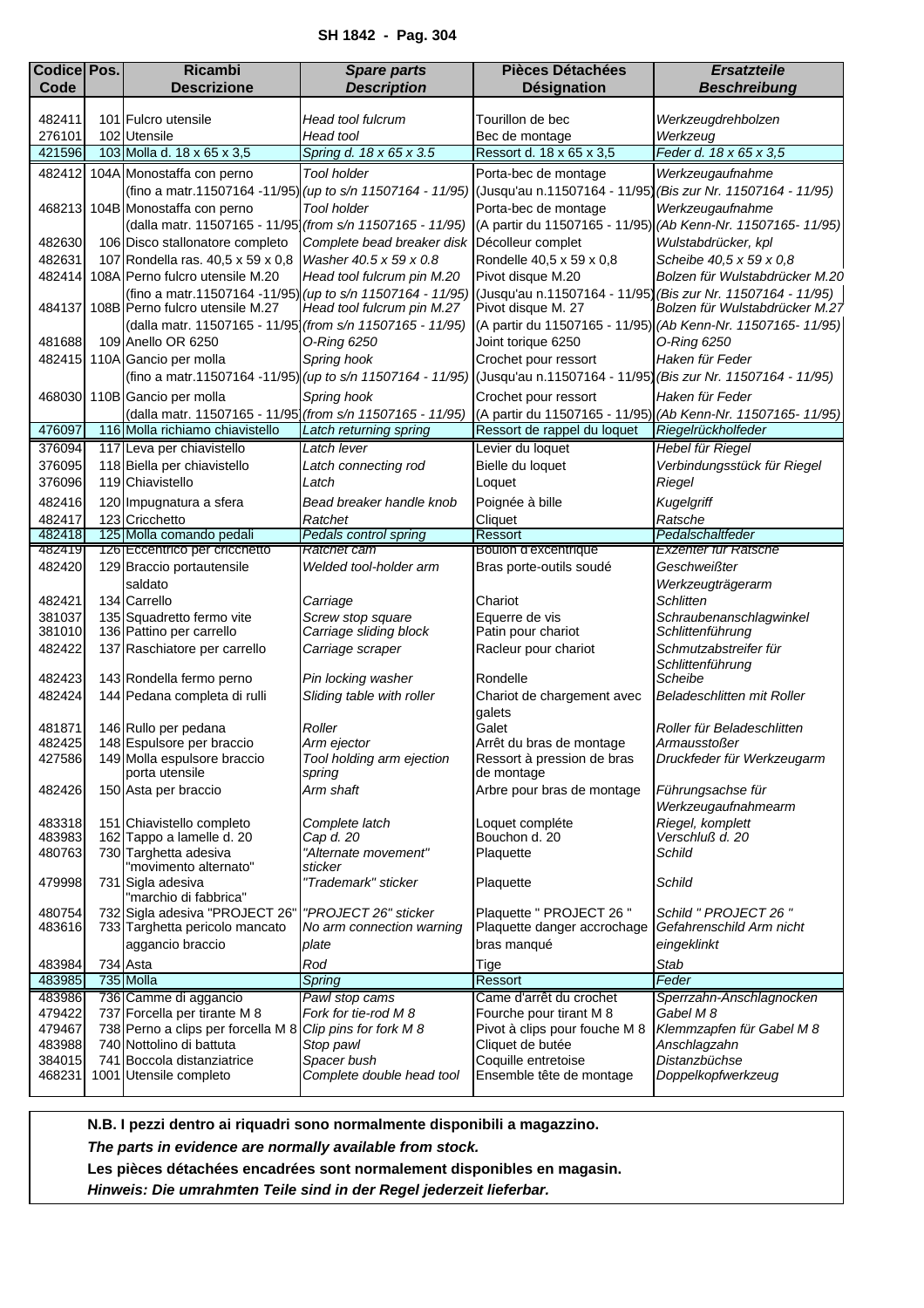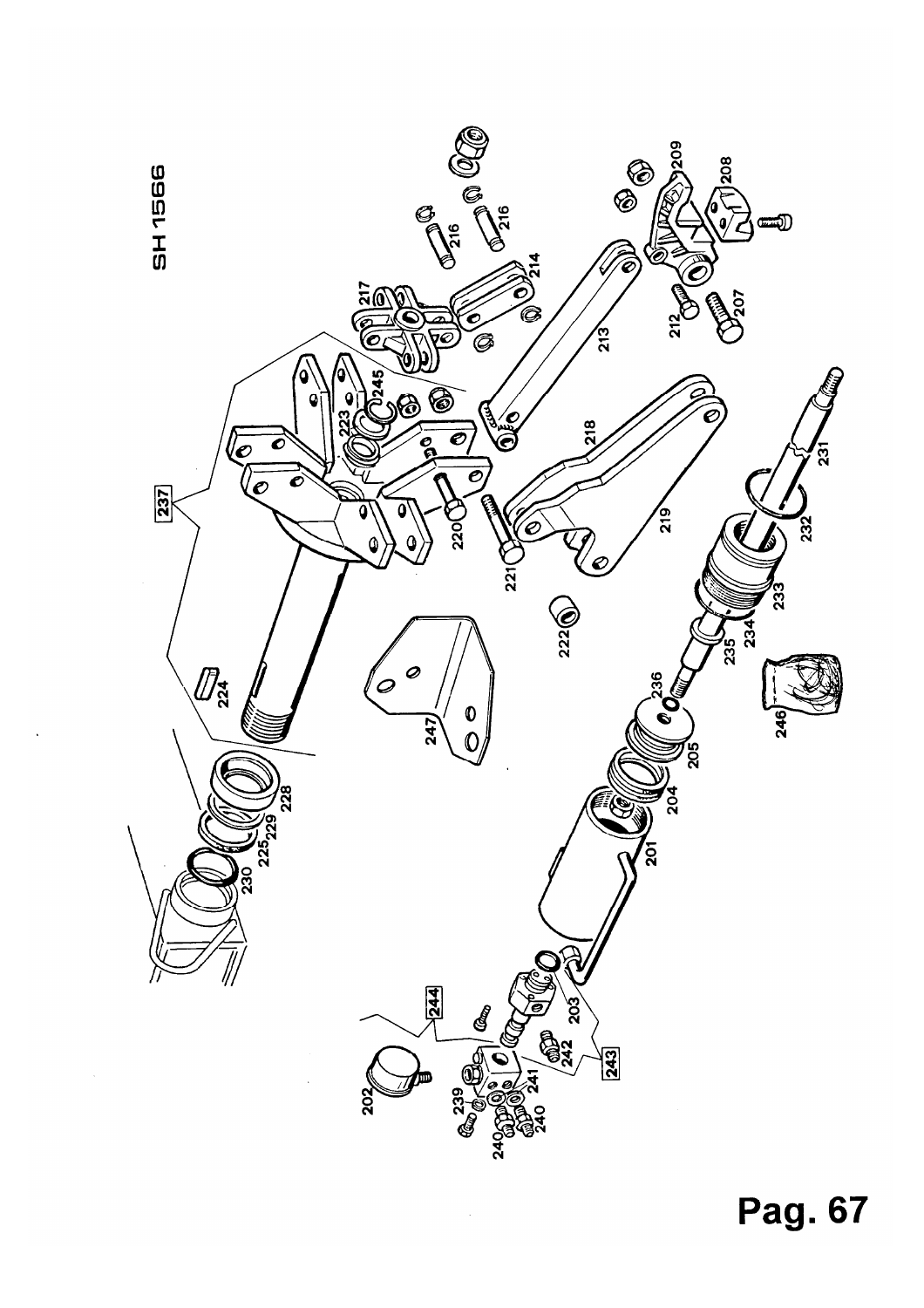## **SH 1566 - Pag. 67**

<span id="page-8-0"></span>

| <b>Codice Pos.</b> | <b>Ricambi</b>                                            | <b>Spare parts</b>                             | <b>Pièces Détachées</b>                                | <b>Ersatzteile</b>                                             |
|--------------------|-----------------------------------------------------------|------------------------------------------------|--------------------------------------------------------|----------------------------------------------------------------|
| Code               | <b>Descrizione</b>                                        | <b>Description</b>                             | <b>Désignation</b>                                     | <b>Beschreibung</b>                                            |
|                    | 23 Vite T.E. M 8 x 12                                     | Screw M 8 x 12                                 | Vis M 8 x 12                                           | Schraube M 8 x 12                                              |
|                    | 201 Camicia cilindro d. 95                                | Casing for cylinder d. 95                      | Chemise pour vérin d. 95                               | Zylinderlaufbuchse d. 95                                       |
| 482428             | 202 Manometro                                             | Manometer                                      | Manomètre                                              | <b>Manometer</b>                                               |
| 481656             | 203 Anello OR 4093                                        | O-ring 4093                                    | Joint torique 4093                                     | O-Ring 4093                                                    |
|                    | 204 Guarnizione DAS 9575                                  | Gasket DAS 9575                                | Joint DAS 9575                                         | Dichtung DAS 9575                                              |
|                    | 205 Pistone cilindro d. 95                                | Piston for cylinder d. 95                      | Piston                                                 | Kolben                                                         |
|                    | 207 Vite speciale M 18 x 1,5<br>media                     | Average special screw<br>M 18 x 1.5            | Vis spécial M 18 x 1,5                                 | Mittlere Spezialschraube<br>M 18 x 1,5                         |
| 421556             | 208 Griffa                                                | Clamp                                          | Mors de serrage                                        | Spannklaue                                                     |
|                    | 209 Supporto griffa                                       | Clamp support                                  | Porte-mors de serrage                                  | Spannklauenhalter                                              |
|                    | 212 Vite speciale M 12                                    | Special screw M 12                             | Vis spécial M 12                                       | Spezialschraube M 12                                           |
|                    | 213 Stabilizzatore                                        | Stabilizer                                     | Barre de renforcement                                  | Verstärkungsstab                                               |
|                    | 214 Biella per autocentrante                              | Self-centering connecting<br>rod               | Bielle du mandrin                                      | Lasche für Spannfutter                                         |
|                    | 216 Perno autocentrante                                   | Self-centering pin                             | Pivot pour mandrin                                     | Stift für Spannfutterlasche                                    |
|                    | 217 Croce per autocentrante                               | Self-centering cross                           | Raccord en croix du madrin                             | Kreuz für Spannfutter                                          |
|                    | 218 Braccio destro                                        | Right arm                                      | Bras droite                                            | <b>Rechter Arm</b>                                             |
|                    | 219 Braccio sinistro                                      | Left arm                                       | Bras gauche                                            | <b>Linker Arm</b>                                              |
|                    | 220 Vite speciale M 12 lunga                              | Long special screw M 12                        | Vis spéciale M 12 long                                 | Lange Spezialschraube M 12                                     |
|                    | 221 Vite speciale M 18 x 1,5<br>lunga                     | Long special screw<br>M 18 x 1.5               | Vis spéciale M 18 x 1,5 long                           | Lange Spezialschraube<br>M 18 x 1,5                            |
|                    | 222 Boccola braccio                                       | Arm bush                                       | Douille du bras                                        | Armbuchse                                                      |
| 482381             | 223 Guarnizione PW35/G                                    | Gasket PW35/G                                  | Joint PW35/G                                           | Dichtung PW35/G                                                |
|                    | 224 Linguetta forma A                                     | Key                                            | Clavette                                               | Paßfeder                                                       |
|                    | 225 Feltro per anello                                     | <b>Ring felt</b>                               | Feutre                                                 | Filz                                                           |
|                    | 228 Anello autocentrante                                  | Self-centering chuck ring                      | Anneau pour mandrin                                    | Selbzentrierende ring                                          |
|                    | 229 Rondella rasamento<br>d. 100 x 75 x 1                 | Washer d. 100 x 75 x 1                         | Rondelle d. 100 x 75 x 1                               | Scheibe d. 100 x 75 x 1                                        |
| 481689             | 230 Anello OR 178                                         | <b>O-Ring 178</b>                              | Joint torique 178                                      | <b>O-Ring 178</b>                                              |
|                    | 231 Asta comando mandrino                                 | Chuck control bar                              | Arbre de commande du<br>mandrin                        | Spannfuttersteuerwelle                                         |
|                    | 232 Anello OR 6362                                        | O-Ring 6362                                    | Joint torique 6362                                     | O-Ring 6362                                                    |
|                    | 233 Flangia anteriore cilindro<br>d. 95                   | Front flange for cylinder<br>d. 95             | d. 95                                                  | Flasque avant vérin pour vérir Flanschlager für Zylinder d. 95 |
|                    | 234 Anello OR 3375                                        | O-Ring 3375                                    | Joint torique 3375                                     | O-Ring 3375                                                    |
|                    | 235 Guarnizione a stelo RS 35-45 Gasket RS 35-45          |                                                | Joint RS 35-45                                         | Dichtung RS 35-45                                              |
|                    | 236 Anello OR 4087                                        | 0-Ring 4087                                    | Joint torique 4087                                     | 0-Ring 4087                                                    |
|                    | 237 Mandrino completo                                     | Complete chuck                                 | Mandrin complet                                        | Spannfutter, komplett                                          |
|                    | 239 Rondella d. 8,1 x 26,5 x 4<br>240 Nipples 1/4" - 1/4" | Washer d. 8.1 x 26.5 x 4<br>Nipple 1/4" - 1/4" | Rondelle d. 8,1 x 26,5 x 4<br>Nipple 1/4" - 1/4"       | Scheibe d. 8,1 x 26,5 x 4<br>Nippel 1/4" - 1/4"                |
|                    | 241 Rondella rame 1/4"                                    | Copper washer 1/4"                             | Rondelle 1/4"                                          | Kupferscheibe 1/4"                                             |
|                    | 242 Raccordo diritto 1/4"                                 | Union 1/4"                                     | Raccord 1/4"                                           | Gerade Verschraubung 1/4"                                      |
|                    | 243 Perno raccordo girevole                               | Revolving union pin                            | Pivot raccord tournant                                 | Stift für Drehverbindung,                                      |
|                    | completo                                                  | complete                                       | complet                                                | komplett                                                       |
| 482447             | 244 Raccordo girevole completo                            | Revolving union complete                       | Raccord tournant complet                               | Drehverbindung, komplett                                       |
|                    | 245 Anello Seeger interno d. 45                           | Seeger ring d. 45                              | Circlip int. d. 45                                     | Seegerring d. 45                                               |
| 283842             | 246 Kit guarnizioni cilindro d. 95                        | Cylinder seal kit d. 95                        | Kit joints cylindre d. 95                              | Dichtungsgarnitur d. 95                                        |
|                    | composto da:                                              | composed by:                                   | composition:                                           | Bestandteile:                                                  |
|                    | 1 Guarnizione DAS 9575<br>pos. 204                        | n. 1 Gasket DAS 9575<br>pos. 204               | n. 1 Bague DAS 9575<br>pos. 204                        | nr. 1 Dichtung DAS 9575<br>pos. 204                            |
|                    | 1 Anello OR 6362 pos. 232                                 | n. 1 O-Ring 6362 pos. 232                      | n. 1 Bague OR 6362 pos. 232 nr. 1 O-Ring 6362 pos. 232 |                                                                |
|                    | 1 Anello OR 4087 pos. 236                                 | n. 1 O-Ring 4087 pos. 236                      | n. 1 Bague OR 4087 pos. 236 nr. 1 O-Ring 4087 pos. 236 |                                                                |
|                    | 1 Anello OR 3375 pos. 234                                 | n. 1 O-Ring 3375 pos. 234                      | n. 1 Bague OR 3375 pos. 234 nr. 1 O-Ring 3375 pos. 234 |                                                                |
|                    | 1 Guarnizione RS 35-45<br>pos. 235                        | n. 1 Gasket RS 35-45<br>pos. 235               | n. 1 Bague RS 35-45 pos. 235 nr. 1 Dichtung RS 35-45   | pos. 235                                                       |
|                    | 247 Protezione                                            | Crush-proof plate                              | Töle anti-écrasement                                   | Quetschschutzblech                                             |
|                    | antischiacciamento                                        |                                                |                                                        |                                                                |

**N.B. I pezzi dentro ai riquadri sono normalmente disponibili a magazzino.** *The parts in evidence are normally available from stock.* Les pièces détachées encadrées sont normalement disponibles en magasin. *Hinweis: Die umrahmten Teile sind in der Regel jederzeit lieferbar.*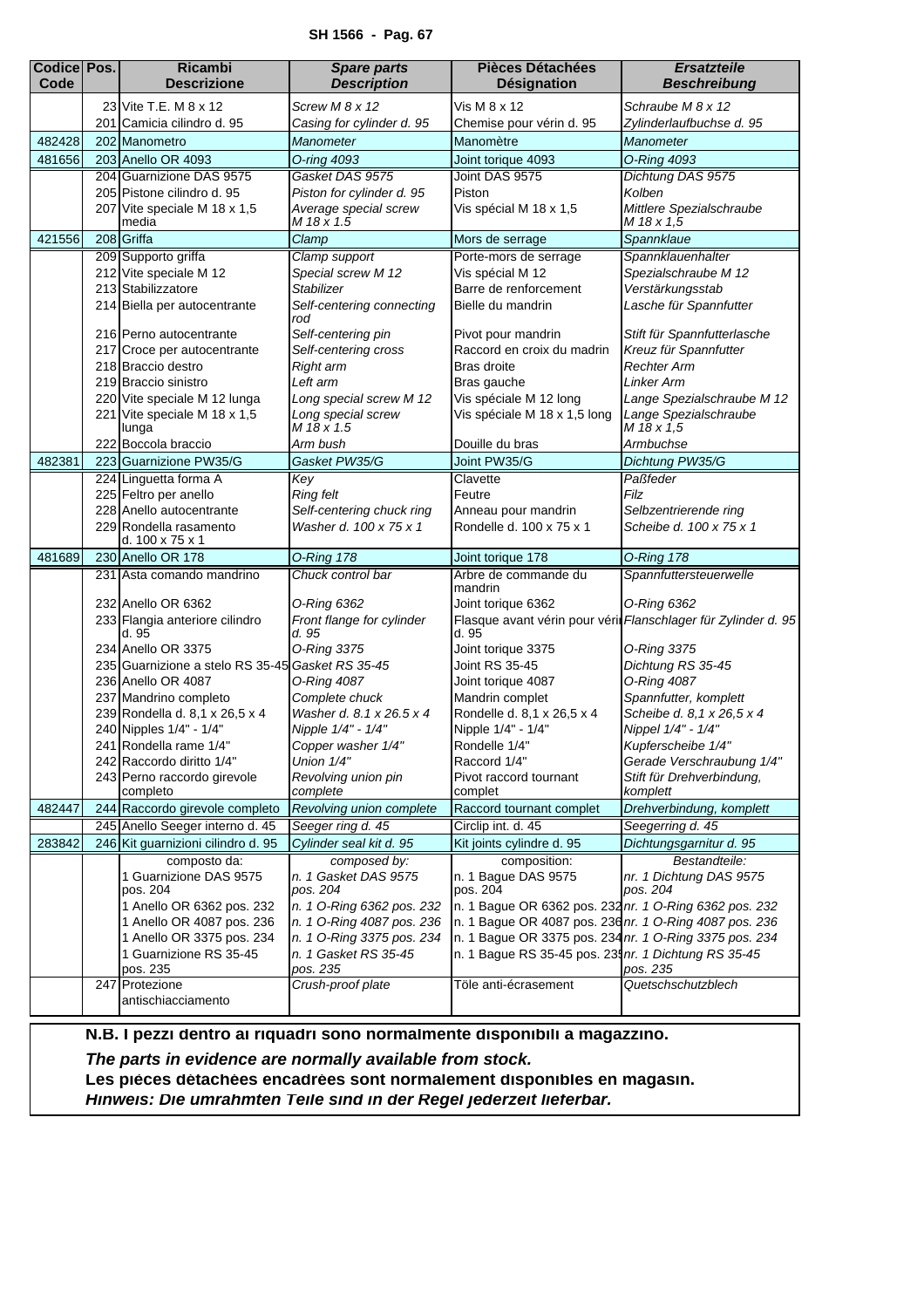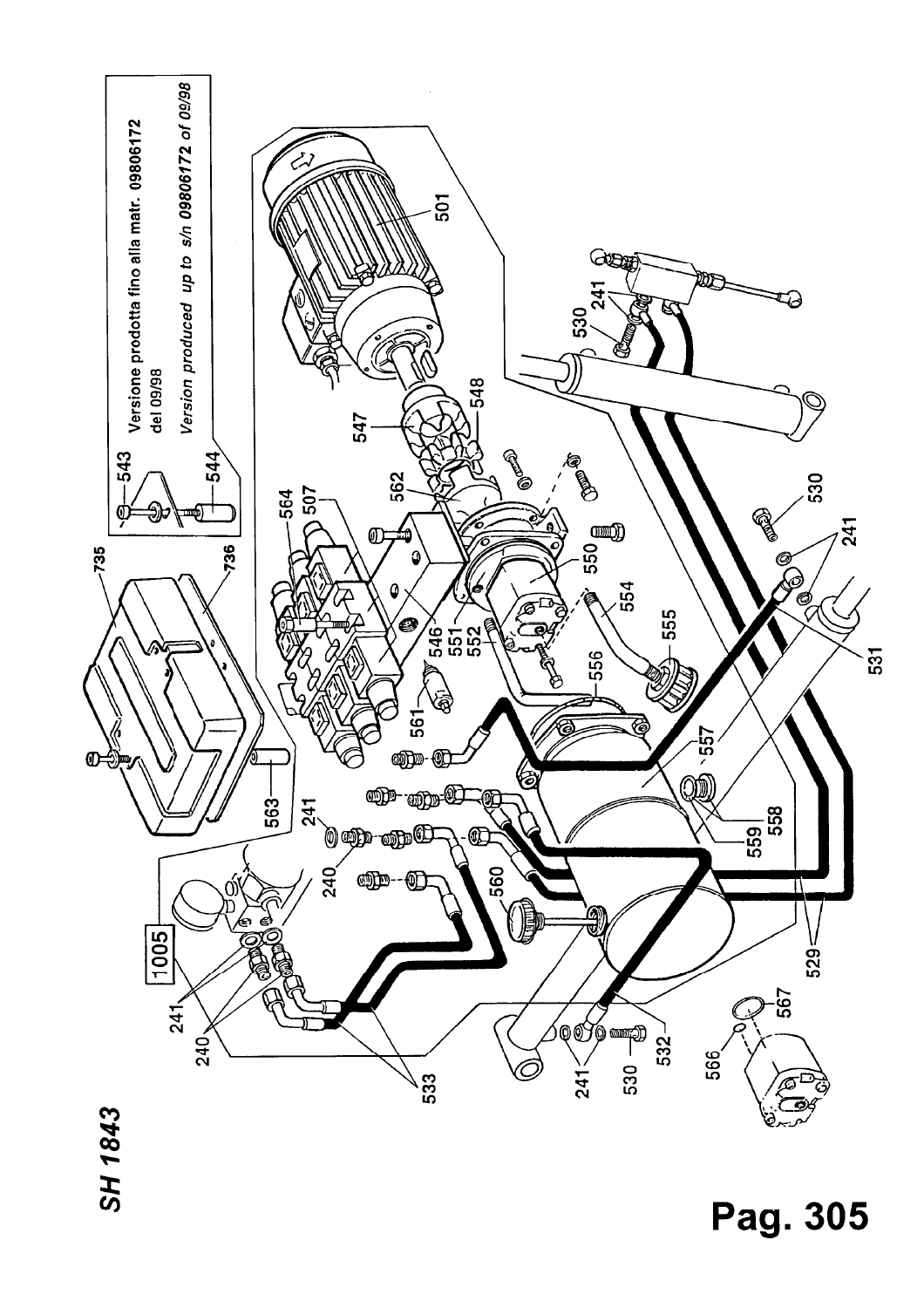<span id="page-10-0"></span>

| <b>Codice Pos.</b> | <b>Ricambi</b>                                   | <b>Spare parts</b>                                        | <b>Pièces Détachées</b>                                                                                       | <b>Ersatzteile</b>                                          |
|--------------------|--------------------------------------------------|-----------------------------------------------------------|---------------------------------------------------------------------------------------------------------------|-------------------------------------------------------------|
| Code               | <b>Descrizione</b>                               | <b>Description</b>                                        | Désignation                                                                                                   | <b>Beschreibung</b>                                         |
|                    |                                                  |                                                           |                                                                                                               |                                                             |
| 477353             | 240 Nipples 1/4" - 1/4"                          | Nipple 1/4" - 1/4"                                        | Nipple 1/4" - 1/4"                                                                                            | Nippel 1/4" - 1/4"                                          |
| 477359             | 241 Rondella rame 1/4"                           | Copper washer 1/4"                                        | Rondelle 1/4"                                                                                                 | Kuperscheibe 1/4"                                           |
| 482476             |                                                  |                                                           | 501 Motore 220/380 V 3Ph 50 Hz 3Ph motor 220/380 V 50 Hz Moteur 220/380 V 3Ph 50 Hz Motor 220/380 V 3Ph 50 Hz |                                                             |
| 482477             |                                                  |                                                           | 501 Motore 220/380 V 3Ph 60 Hz 3Ph motor 220/380 V 60 Hz Moteur 220/380 V 3Ph 60 Hz Motor 220/380 V 3Ph 60 Hz |                                                             |
| 481695             | 507 Elettrovalvola                               | Electric-valve                                            | Electrovanne                                                                                                  | Magnetventil                                                |
| 482496             | 529 Tubo per cilindro corto                      | Hose for short cylinder                                   | Tuyau pour vérin court                                                                                        | Anschlußschlauch für kurzen                                 |
|                    |                                                  |                                                           |                                                                                                               | Zylinder                                                    |
| 477360             | 530 Bullone raccordo forato 1/4"                 | Union 1/4" bolt                                           | Boulon-raccord 1/4"                                                                                           | Bolzen 1/4"                                                 |
| 482497             | 531 Tubo lungo per cilindro lungo                | Long hose for long cylinder Tuyau long pour vérin long    |                                                                                                               | Anschlußschlauch lang für                                   |
|                    |                                                  |                                                           |                                                                                                               | langen Zylinder                                             |
| 482498             | 532 Tubo corto per cilindro lungo                | Short hose fort long cylinder Tuyau court pour vérin long |                                                                                                               | Anschlußschlauch kurz für                                   |
|                    |                                                  |                                                           |                                                                                                               | langen Zylinder                                             |
| 482499             | 533 Tubo alimentazione cilindro<br>autocentrante | Self-centering cylinder hose Tuyau pour vérin mandrin     |                                                                                                               | Versorgungsrohr<br>Spanntischzylinder                       |
| 482501             | 543 Vite                                         | Screw                                                     | Vis                                                                                                           | Schraube                                                    |
| 482502             | 544 Distanziale                                  | Spacer                                                    | Entretoise pour protection                                                                                    | Abstandhalter                                               |
|                    |                                                  |                                                           | électrovannes                                                                                                 | Magnetventilschutz                                          |
| 483987             | 546 Base supporto elettrovalvole                 | Electric-valve support                                    | Support pour électrovannes                                                                                    | Ventilsteuerplatte                                          |
| 483991             | 547 Giunto elastico HE 41                        | Flexible coupling HE 41                                   | Joint ressort HE 41                                                                                           | Elastische Kupplung HE 41                                   |
| 483994             | 548 Stella per giunto                            | Coupling star                                             | Étoile pour joint                                                                                             | Kupplungsstern                                              |
| 484004             | 550 Pompa ad ingranaggi                          | $3.8 \times 50$ Hz gear pump                              | Pompe d'huile 3,8 x 50 Hz                                                                                     | Hydraulikölpumpe                                            |
|                    | 3,8 x 50 Hz                                      |                                                           |                                                                                                               | $3,8 \times 50$ Hz                                          |
| 484006             | 550 Pompa ad ingranaggi                          | 2.6 x 60 Hz gear pump                                     | Pompe d'huile 2,6 x 60 Hz                                                                                     | Hydraulikölpumpe 2,6 x 60 Hz                                |
|                    | 2,6 x 60 Hz                                      |                                                           |                                                                                                               |                                                             |
| 484008             | 551 Collettore centrale                          | Central collector                                         | Tuyau central                                                                                                 | Zentraler Sammler                                           |
| 484000             | 552 Tubo di scarico                              | Discharge hose                                            | Tuyau de sortie                                                                                               | Abflußrohr                                                  |
| 484002             | 554 Tubo aspirazione                             | Suction hose                                              | Tuyau d'entrée                                                                                                | Ansaugrohr                                                  |
| 484003             | 555 Filtro olio                                  | Filter for hydraulic system                               | Filtre à huile                                                                                                | Ölfilter                                                    |
| 484001             | 556 Anello OR per serbatoio                      | O-Ring for tank                                           | Bague OR pour réservoir                                                                                       | O-Ring für tank                                             |
| 483995             | 557 Serbatoio centralina                         | Tank                                                      | Réservoir                                                                                                     | Tank                                                        |
| 483997             | 558 Tappo scarico olio                           | Oil out-let plug                                          | Bouchon décharge huile                                                                                        | Ölablasstopfen mit O-Ring                                   |
|                    | con anello OR                                    | with O-Ring                                               | avec bague OR                                                                                                 |                                                             |
| 483996             | 559 Anello OR per tappo scarico                  | O-Ring for oil out-let plug                               | Bague OR pour bouchon                                                                                         | O-Ring für Ölablasstopfen                                   |
| 468226             | 560 Tappo sfiato con livello                     | Plug with oil-mark                                        | Bouchon huile avec jauge                                                                                      | Ölmesstab mit Stopfen                                       |
| 483999             | 561 Valvola di massima                           | Valve                                                     | Soupape                                                                                                       | Ventil                                                      |
| 468229             | 562 Semigiunto elastico pompa                    | Pump flexible coupling                                    | Joint ressort                                                                                                 | Elastische Kupplung                                         |
| 468227             | 563 Distanziale elettrovalvole                   | Electric valve spacer                                     |                                                                                                               | Entretoise pour électrovannes Distanzstück für Magnetventil |
| 468230             | 564 Tirante elettrovalvola                       | Tie rod for electric valve                                | Tirant pour électrovannes                                                                                     | Spanner für Magnetventil                                    |
| 423078             | 566 Anello OR 9,25 x 1,78                        | O-Ring 9.25 x 1.78                                        | Bague OR 9,25 x 1,78                                                                                          | O-Ring 9,25 x 1,78                                          |
| 468228             | 567 Anello OR 26,65 x 2,62                       | O-Ring 26.65 x 2.62                                       | Bague OR 26,65 x 2,62                                                                                         | O-Ring 26,65 x 2,62                                         |
| 480978             | 735 Carter protezione                            | Electrovalve safety carter                                | Protection électrovannes                                                                                      | Magnetventilschutz                                          |
|                    | elettrovalvole                                   |                                                           |                                                                                                               |                                                             |
| 380795             | 736 Lamiera protezione                           | Electrovalve safety plate                                 | Protection pour                                                                                               | Abdeckung                                                   |
|                    | elettrovalvole                                   |                                                           | électrovannes                                                                                                 |                                                             |
| 482506             | 1005 Centralina oleodinamica con                 | Hydraulic box complete                                    | Unité hydraulique 3,8 x 50 Hz Hydraulikaggregat                                                               |                                                             |
|                    | con pompa 3,8 x 50 Hz                            | $3.8 \times 50$ Hz                                        |                                                                                                               | $3.8 \times 50$ Hz                                          |
| 482507             | 1005 Centralina oleodinamica con                 | Hydraulic box complete                                    |                                                                                                               | Unité hydraulique 2,6 x 60 Hz Hydraulikaggregat 2,6 x 60 Hz |
|                    | pompa 2,6 x 60 Hz                                | $2.6 \times 60$ Hz                                        |                                                                                                               |                                                             |
|                    |                                                  |                                                           |                                                                                                               |                                                             |
|                    |                                                  |                                                           |                                                                                                               |                                                             |
|                    |                                                  |                                                           |                                                                                                               |                                                             |

*The parts in evidence are normally available from stock.*

**Les pièces détachées encadrées sont normalement disponibles en magasin.**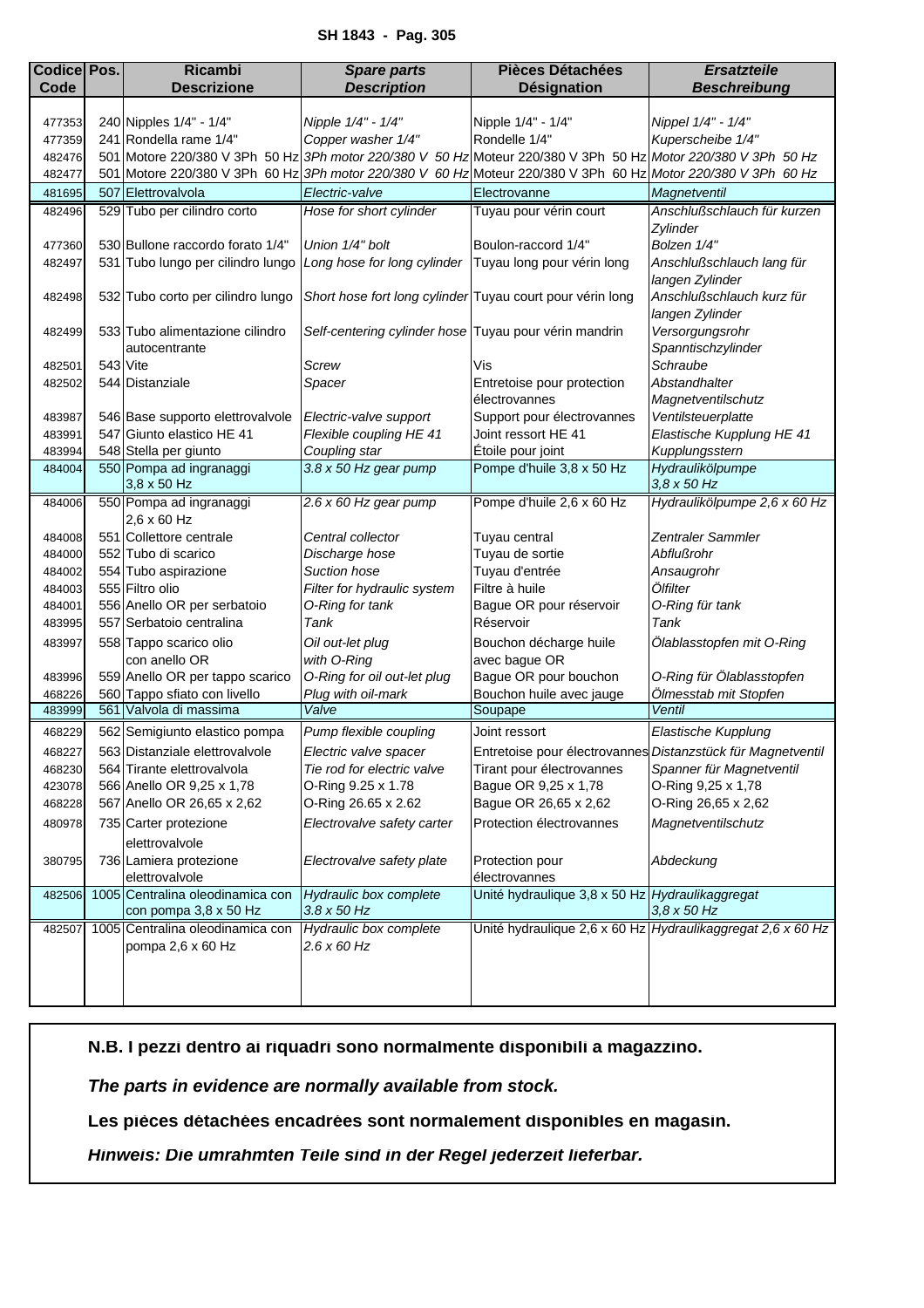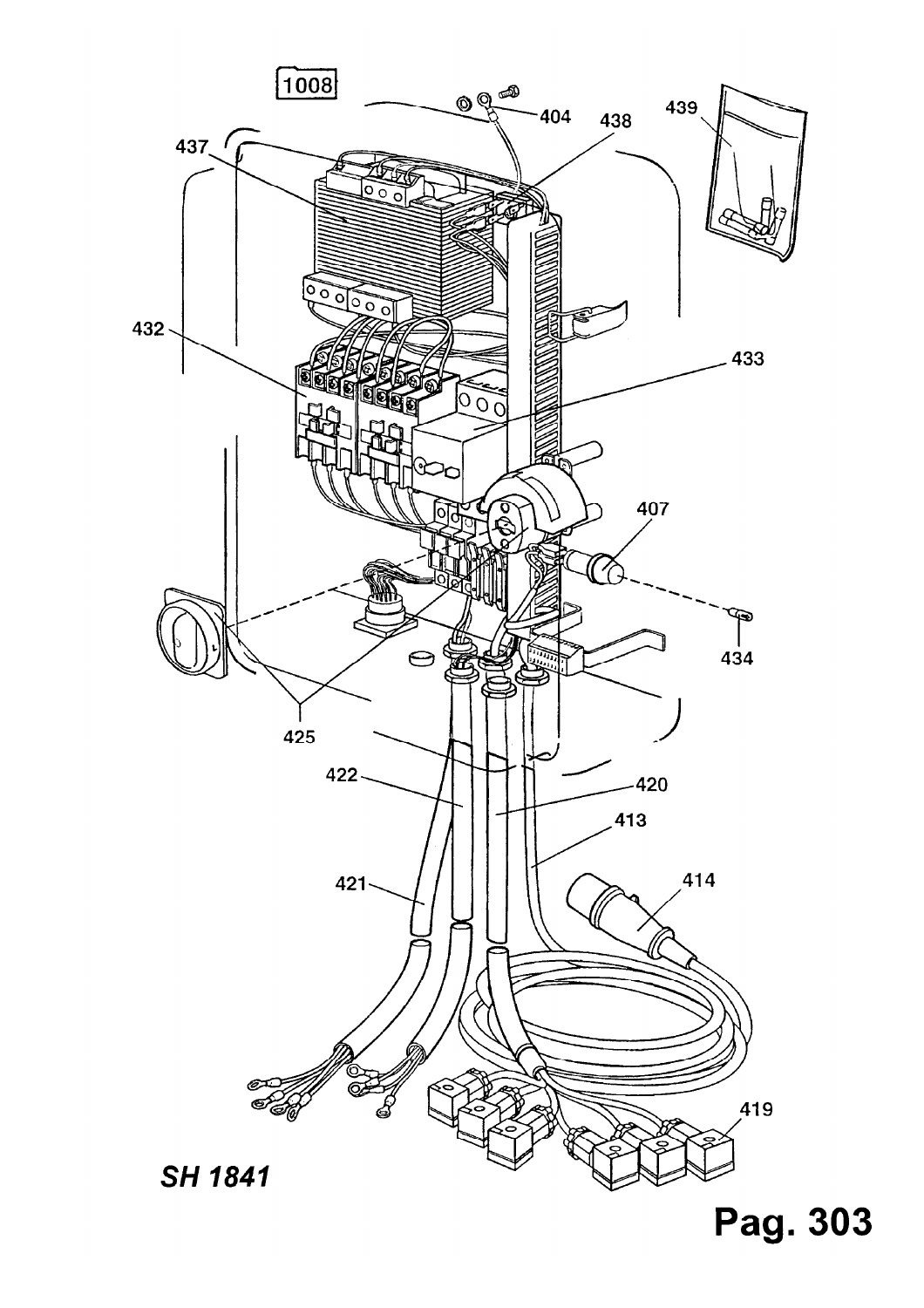<span id="page-12-0"></span>

| <b>Codice Pos.</b> | <b>Ricambi</b>                                           | <b>Spare parts</b>                                      | <b>Pièces Détachées</b>                               | <b>Ersatzteile</b>                     |
|--------------------|----------------------------------------------------------|---------------------------------------------------------|-------------------------------------------------------|----------------------------------------|
| Code               | <b>Descrizione</b>                                       | <b>Description</b>                                      | <b>Désignation</b>                                    | <b>Beschreibung</b>                    |
|                    |                                                          |                                                         |                                                       |                                        |
| 281023             | 404 Cavo di terra                                        | Ground cable                                            | Câble de terre                                        | Erdungskabel                           |
| 475821             | 407 Spia completa                                        | Complete warning light                                  | Complète lampe-témoin                                 | Kontrolleuchte, komplett               |
| 482468             | 413 Cavo alimentazione con spina Feeding cable with plug |                                                         | Câble d'alimentation avec                             | Versorgungskabel mit Stecker           |
|                    |                                                          |                                                         | fiche                                                 |                                        |
| 471395             | 414 Spina CEE trifase 16 A                               | EEC 3-phase plug - 16 A                                 | Bonde triphasée CEE - 16 A EWG-Stecker 16 A.          |                                        |
| 475822             | 419 Presa tripolare per                                  | Electric valve 3-pole socket                            | Prise tripolaire pour                                 | Dreipolbuchse für                      |
|                    | elettrovalvole                                           |                                                         | électrovalves                                         | Magnetventile                          |
| 482469             | 420 Cavo per elettrovalvole                              | Cable for electric valve                                | Câble à l'électrovanne                                | Elektroleitung zum                     |
|                    | completo                                                 | complete                                                | complète                                              | Magnetventil, komplett                 |
| 482470             | 421 Cavo motore autocentrante                            | Cable for self-centering                                | Câble au moteur du mandrin Elektroleitung zum         |                                        |
| 482471             | 422 Cavo motore centralina                               | chuck motor<br>Cable for hydraulic gearbox              | Câble au moteur de l'unité                            | Spannfuttermotor<br>Elektroleitung zum |
|                    | oleodinamica                                             | motor                                                   | hydraulique                                           | Hydraulikmotor                         |
| 475815             | 425 Interruttore generale complete Complete switch       |                                                         | Interrupteur principal comple Hauptschalter, komplett |                                        |
| 482475             | 432 Teleruttore tipo B 9                                 | Remote control switch B 9                               | Télérupteur B 9                                       | Fernbedienungsrelais B 9               |
| 468215             | 433A Interruttore termico                                | Safety switch                                           | Interrupteur thermique                                | Temperaturschalter                     |
|                    | (pretarato 380-3-50/60 Hz)                               | (380-3-50/60 Hz power supply) (prérégle 380-3-50/60 Hz) |                                                       | vorgeeicht 380-3-50/60 Hz)             |
| 468216             | 433B Interruttore termico                                | Safety switch                                           | Interrupteur thermique                                | Temperaturschalter                     |
|                    |                                                          |                                                         | (prérégle 415-3-50/60 Hz)                             |                                        |
|                    | (pretarato 415-3-50/60 Hz)                               | (415-3-50/60 Hz power supply)                           |                                                       | (vorgeeicht 415-3-50/60 Hz)            |
| 468217             | 433C Interruttore termico                                | Safety switch                                           | Interrupteur thermique                                | Temperaturschalter                     |
|                    | (pretarato 220-3-50/60 Hz)                               | (220-3-50/60 Hz power supply)                           | (prérégle 220-3-50/60 Hz)                             | (vorgeeicht 220-3-50/60 Hz)            |
| 468218             | 433D Interruttore termico                                | Safety switch                                           | Interrupteur thermique                                | Temperaturschalter                     |
|                    | (pretarato 240-3-50/60 Hz)                               | (240-3-50/60 Hz power supply) (prérégle 240-3-50/60 Hz) |                                                       | (vorgeeicht 240-3-50/60 Hz)            |
| 484115             | 434 Lampada 30 V - 2 W                                   | Bulb 30 V - 2 W                                         | Ampoule 30 V - 2 W                                    | Lampe 30 V - 2 W                       |
| 468219             | 437 Trasformatore completo                               | Transformer complete                                    | Transformateur complète                               | Trafo, komplett                        |
| 468040             | 438 Ponte raddrizzatore                                  | Rectifier bridge                                        | Pont redresseur                                       | Gleichrichterbrücke                    |
| 468220             | 439A Sacchetto fusibili                                  | Bag of fuses                                            | Sachet fusibles                                       | Säckchen mit Sicherungen               |
|                    | 380-415-440V                                             | 380-415-440V                                            | 380-415-440V                                          | 380-415-440V                           |
| 468221             | 439B Sacchetto fusibili 220-240V                         | Bag of fuses 220-240V                                   | Sachet fusibles 220-240V                              | Säckchen mit Sicherungen               |
|                    |                                                          |                                                         |                                                       | 220-240V                               |
|                    | 468222 1008A Centralina elettrica                        | Complete electric box                                   | Centrale électrique                                   | <b>Schaltschrank</b>                   |
|                    | 380V - 3PH - 50/60Hz                                     | 380V - 3PH - 50/60Hz                                    | 380V - 3PH - 50/60Hz                                  | 380V - 3PH - 50/60Hz                   |
|                    | 468223 1008B Centralina elettrica                        | Complete electric box                                   | Centrale électrique                                   | Schaltschrank                          |
|                    | 415V - 3PH - 50/60Hz                                     | 415V - 3PH - 50/60Hz                                    | 415V - 3PH - 50/60Hz                                  | 415V - 3PH - 50/60Hz                   |
|                    | 468224 1008C Centralina elettrica                        | Complete electric box                                   | Centrale électrique                                   | <b>Schaltschrank</b>                   |
|                    | 220V - 3PH - 50/60Hz                                     | 220V - 3PH - 50/60Hz                                    | 220V - 3PH - 50/60Hz                                  | 220V - 3PH - 50/60Hz                   |
|                    | 468225 1008D Centralina elettrica                        | Complete electric box                                   | Centrale électrique                                   | Schaltschrank                          |
|                    | 240V - 3PH - 50/60Hz                                     | 240V - 3PH - 50/60Hz                                    | 240V - 3PH - 50/60Hz                                  | 240V - 3PH - 50/60Hz                   |
|                    |                                                          |                                                         |                                                       |                                        |
|                    |                                                          |                                                         |                                                       |                                        |
|                    |                                                          |                                                         |                                                       |                                        |
|                    |                                                          |                                                         |                                                       |                                        |
|                    |                                                          |                                                         |                                                       |                                        |
|                    |                                                          |                                                         |                                                       |                                        |
|                    |                                                          |                                                         |                                                       |                                        |
|                    |                                                          |                                                         |                                                       |                                        |
|                    |                                                          |                                                         |                                                       |                                        |
|                    |                                                          |                                                         |                                                       |                                        |
|                    |                                                          |                                                         |                                                       |                                        |
|                    |                                                          |                                                         |                                                       |                                        |

*The parts in evidence are normally available from stock.*

**Les pièces détachées encadrées sont normalement disponibles en magasin.**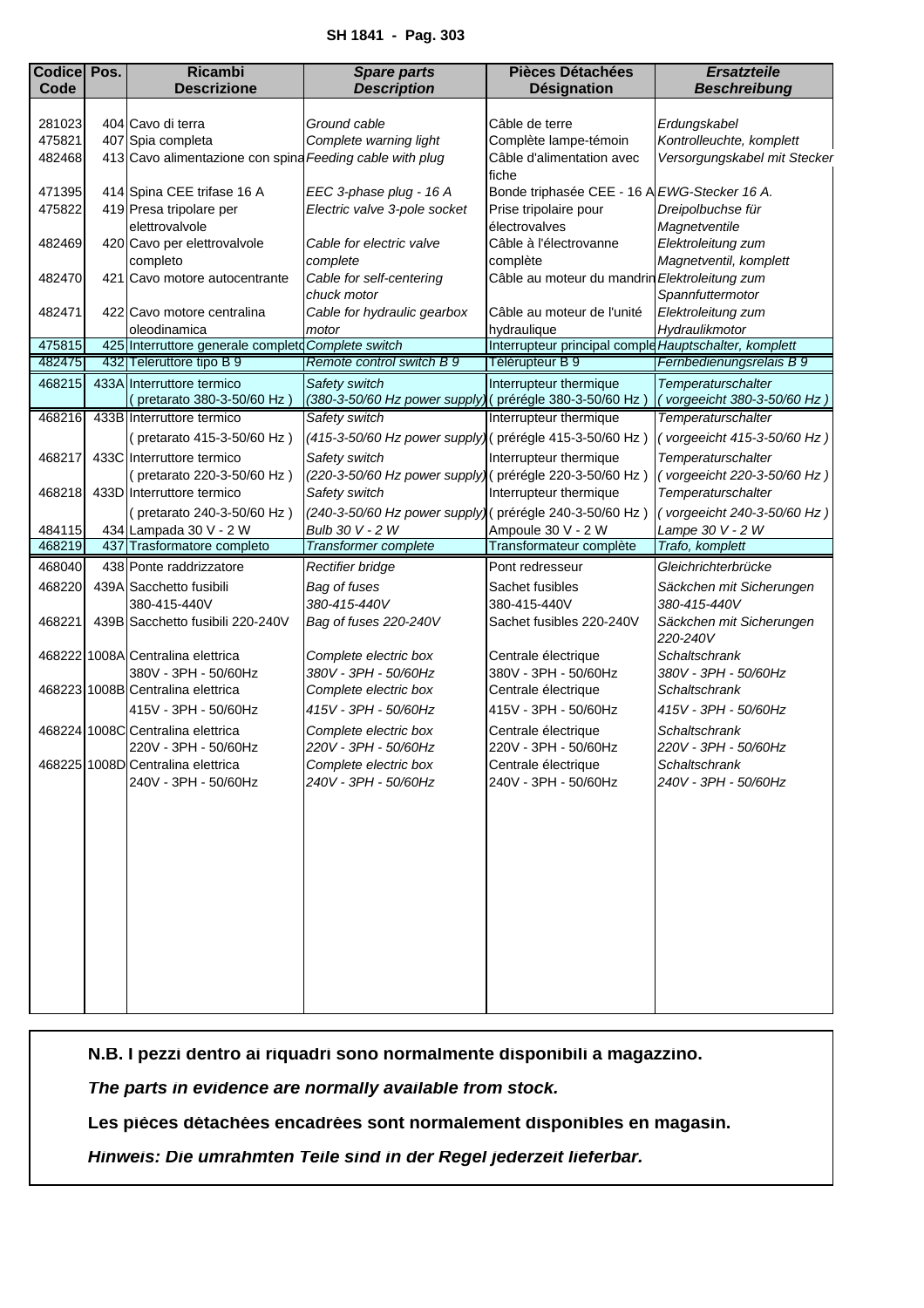## **SH 1505**